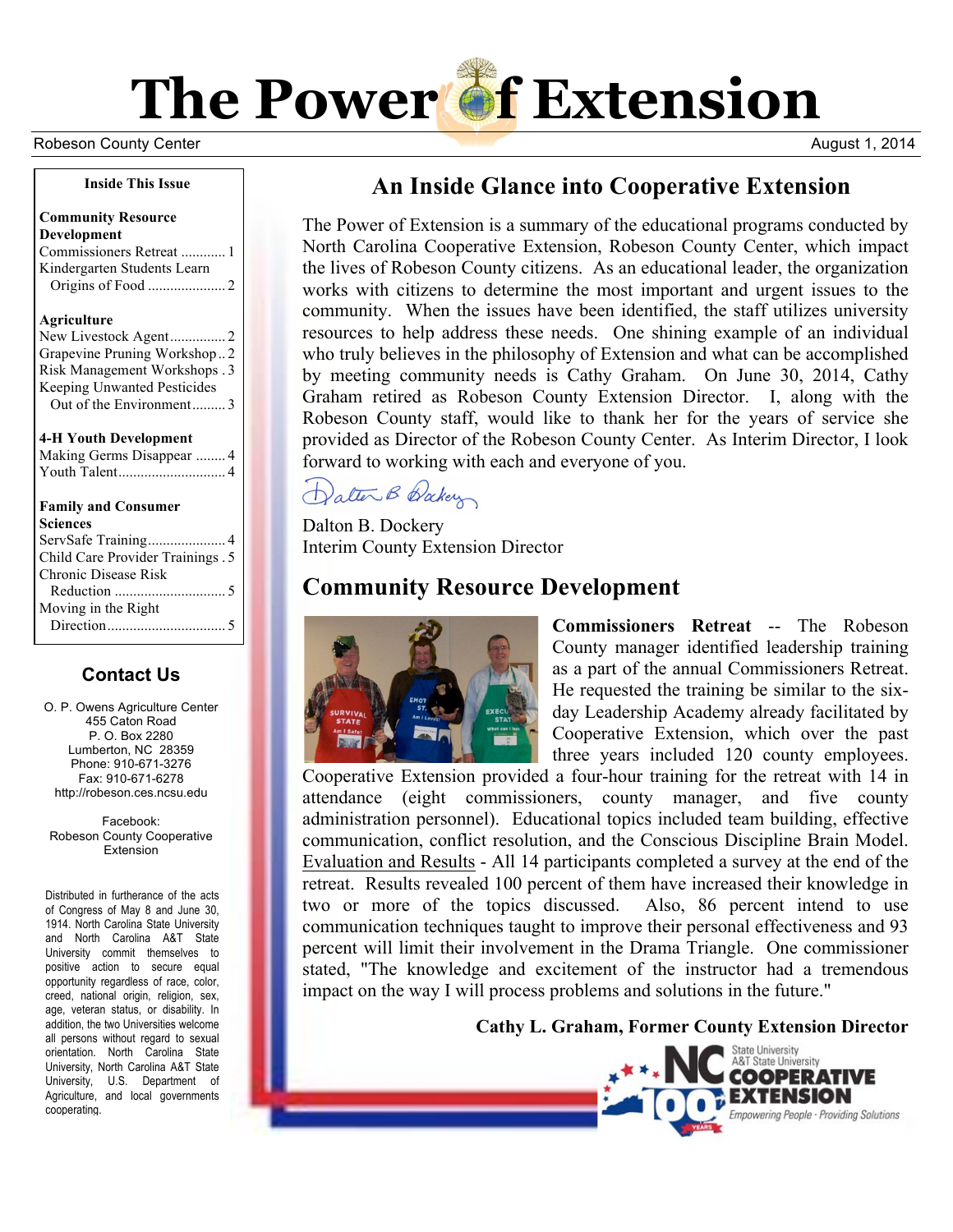

**Kindergarten Students Learn Origins of Food** -- Over the past several years, society has become further removed from farming, even in an agricultural-based county such as Robeson. Many people purchase and consume processed foods, resulting in children who believe food comes from a can or a package at a grocery store. Children must learn about fresh fruits and vegetables in order to improve overall health and reduce incidence of diet-related disease. Cooperative Extension partnered with the Robeson County Farmers Market Association, Cooperative Extension Master Gardeners, and Biggs Park Mall to conduct educational programming for 130 kindergarten students, 5 teachers, and 15 parent volunteers. Students walked to Biggs Park Mall and rotated through five stations, where

children learned about plant parts, tasted local strawberries and tomatoes, planted seeds to take home, and learned about the distance food travels from farm to plate. Evaluation and Results - Data was collected through oral evaluations completed by 3 teachers and all 130 students through raising hands. About 50 percent of students tasted local strawberries and tomatoes for the first time and 90 percent of children raised hands to indicate fresh produce was delicious. All students unanimously agreed buying local produce is better than produce from another state or country, because doing so supports local farmers and is fresher and tastier. Conversations with teachers revealed adults also learned why eating local produce is important, and as a result, teachers and parents are likely to shop at roadside stands or farmers markets. Cooperative Extension will continue to develop local foods programming for youth in order to connect children to healthier foods and support local agriculture.

#### **Casey Hancock, Extension Local Foods / Tourism Agent**

## **Agriculture**

**New Livestock Agent in Robeson County** -- Please allow me to take this opportunity to introduce myself. My name is Taylor Chavis and I am the Livestock Agent for Robeson County as of July 1. My primary responsibilities are swine, beef, goats, small animals, forages, water quality, waste management, pond management, and youth livestock. I am a native of Robeson County, born and raised in Pembroke. I received a degree in animal science from North Carolina State University (NCSU) in 2012. Although I am new to the Extension community, I look forward to working in Robeson County as the Livestock Agent.



#### **Taylor Chavis, Extension Livestock Agent**



**Muscadine Grapevine Pruning Workshop** -- Improper grapevine pruning can inhibit plant health and decrease fruit production. Local muscadine grape growers made numerous inquiries about proper pruning instructions. To address this need, Cooperative Extension partnered with the University of North Carolina at Pembroke to present an interactive Grapevine Training Workshop. Evaluation and Results - Pre and post survey information was completed by 25 of the 34 participants. Respondent evaluations

revealed 88 percent increased knowledge of fertilizer requirements, 83 percent increased knowledge of proper pruning techniques, and 79 percent increased awareness of factors influencing fruit set. Of the respondents, 32 percent are already pruning with 55 percent planning to prune in the future. Also, prior to the training, 14 percent of the participants pruned at the optimal time. Survey results showed an additional 77 percent will now prune at the optimal time to increase vine vigor and fruit production.

#### **Mack Johnson, Extension Horticultural Agent**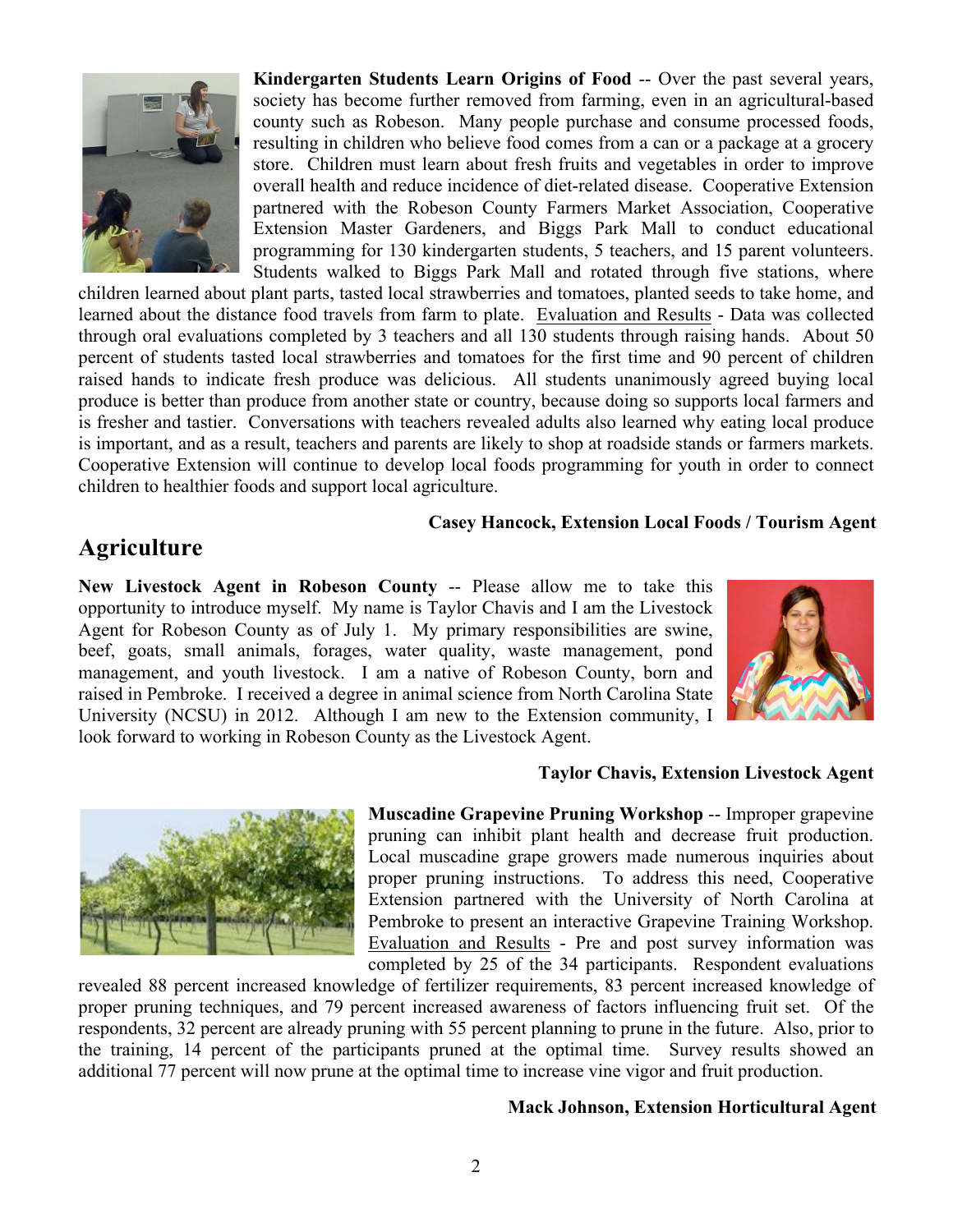

**Risk Management Workshops Provide Savings** -- Small farmers are faced with many challenges as they attempt to manage risks associated with farming. These challenges include high input and energy costs, fewer off-farm employment opportunities, increased financial and marketing risks, and weather. In order to address these challenges, Cooperative Extension hosted a series of Risk Management Workshops. The workshops were held in partnership

with the USDA – Risk Management Agency and National Crop Insurance Services. A team of Extension agents assisted in recruiting potential participants and making follow-up contacts with participants. The objective of the program was to teach farmers how to understand and implement farm business planning principles for successful risk management decision-making. Evaluation and Results - After each workshop, participants were contacted by phone, farm visit, office visit, or E-mail for progress updates or to answer questions regarding homework assignments. After the final workshop, each participant completed a project evaluation, which included a pre and posttest. The 17 farmers in attendance learned new risk management tools and services along with those already established. By the end of the last workshop, each farmer had completed a personal risk management plan. Surveys conducted showed that participants have saved \$5,700 by implementing changes made as a result of participating in the workshops. Farmers are now in the process of completing the tasks listed in their risk management plans. With these tools, local farmers can build the confidence they need to deal with both the risks and the exciting opportunities for the future.

#### **Nelson Brownlee, Extension Area Farm Management Agent**

**Keeping Unwanted Pesticides Out of the Environment** -- Inventories of unwanted pesticides (insecticides, fungicides, and herbicides) by pesticide applicators, including homeowners, need to be properly disposed of to prevent health and environmental hazards. These inventories occur by overlooking used pesticides in storage from previous years, applicators retiring or no longer in business, or from individuals who acquire property with pesticides left in outbuildings. Individuals often improperly dispose of unwanted chemicals. Based on this need, Cooperative Extension held a



one-day pesticide disposal collection event in partnership with NCDA&CS's Pesticide Disposal Assistance Program. Evaluation and Results - A certified contractor weighed and counted each container of pesticide as it was delivered the day of the collection event. As a result of the free amnesty event, the certified contractor collected 284 containers for a total of 3,064 pounds of unwanted pesticides for proper disposal. Disposal of unwanted pesticides by private individuals would cost on average \$3 per pound. The combined savings for all participants was \$9,192. Proper pesticide disposal contributes to the improvement of environmental and public health by keeping pesticides out of the environment and reducing the risk of pesticide exposure to all citizens.

## **Mac Malloy, Extension Field Crops Agent**

*The use of brand names and any mention or listing of commercial products or services does not imply endorsement by North Carolina Cooperative Extension nor discrimination against similar products or services not mentioned.*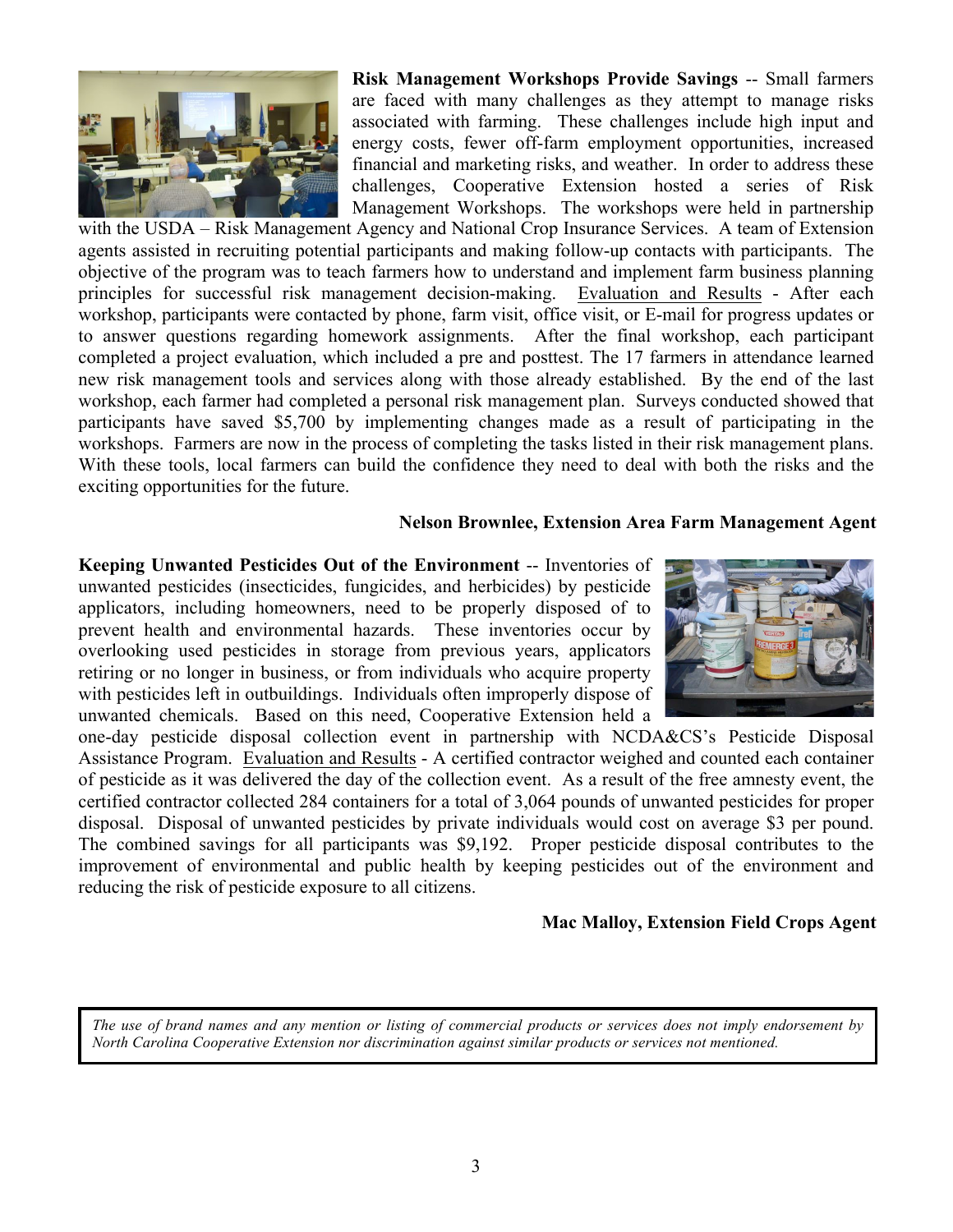# **4-H Youth Development**



**Making Germs Disappear** -- Seasonal flu outbreaks not only stress the health and well-being of students and their families but cause students to miss school and valuable learning time in the classroom. Cooperative Extension's 4-H Program worked with the guidance counselor at Janie C. Hargrave Elementary School to implement the Glo-Germ activity. This activity teaches youth how germs spread and how to properly wash their hands to stop the spread of

germs, which might carry illnesses. Every student in the school (approximately 300) had the opportunity to take part in the activity and learn how to properly wash their hands. Evaluation and Results - Two weeks after implementing the activity, an oral teacher evaluation revealed students were not only taking extra care to wash their hands properly but were also policing fellow students. Five teachers reported a diminished absentee rate in their classrooms due to illness. Each teacher linked the lower absentee rate to the Glo-Germ activity. Students who not only demonstrate but also teach proper hand-washing techniques to other students demonstrate a change in behavior in terms of their own health. A lower absentee rate means more youth are able to spend more time in the classroom and increase their learning potential, which leads to successful adulthood in an ever-changing global society.

## **Shea Ann DeJarnette, Extension 4-H Youth Development Agent**

**Youth Talent** -- Many youth in Robeson County do not have a platform to share their talent with the public. Based on this need, Cooperative Extension's 4-H Program hosted an Entertains Talent Show for youth between the ages of 5 and 19. The 4-H Entertains Talent Show allows youth the opportunity to compete with other youth in their age category. Evaluation and Results - Nineteen participants in four different age divisions competed.



Prizes were given for  $1<sup>st</sup>$ ,  $2<sup>nd</sup>$ , and  $3<sup>rd</sup>$  place in each division, but all participants were deemed winners and received prizes. The two top winners will compete in state competition. Youth involvement in positive, productive activities is essential to help youth become successful young adults. Performing and exhibiting their talent provides empowerment and self-confidence. Due to the impact of this program, Cooperative Extension's 4-H Program will continue to offer 4-H Entertains as well as 4-H public speaking and presentation opportunities to youth.

#### **Wendy Maynor, Extension 4-H Program Assistant**

# **Family and Consumer Sciences**



**ServSafe Training** -- The Centers for Disease Control and Prevention estimates 48 million people get sick from foodborne illnesses each year, resulting in 128,000 hospitalizations and 3,000 deaths. The National Restaurant Association estimates each foodborne illness outbreak could cost an establishment up to \$75,000 in legal fees, medical claims, wasted food, bad publicity, and/or closure of the establishment. In order to prevent foodborne illness, North Carolina Cooperative Extension (Robeson,

Columbus, Bladen, and Scotland) collaborated with the Robeson County Health Department and NCSU's Entomology Department to provide ServSafe Training to 24 participants from 15 food establishments. Evaluation and Results - A written evaluation was conducted with all participants collecting quantitative and qualitative data concerning knowledge before and after the class. Written evaluations revealed 96 percent of participants would model food safety practices for employees. Also, 68 percent stated they would monitor employees more closely for correct food safety practices. Just over half of the participants stated they are currently using correct hand-washing procedures. However, the remaining 49 percent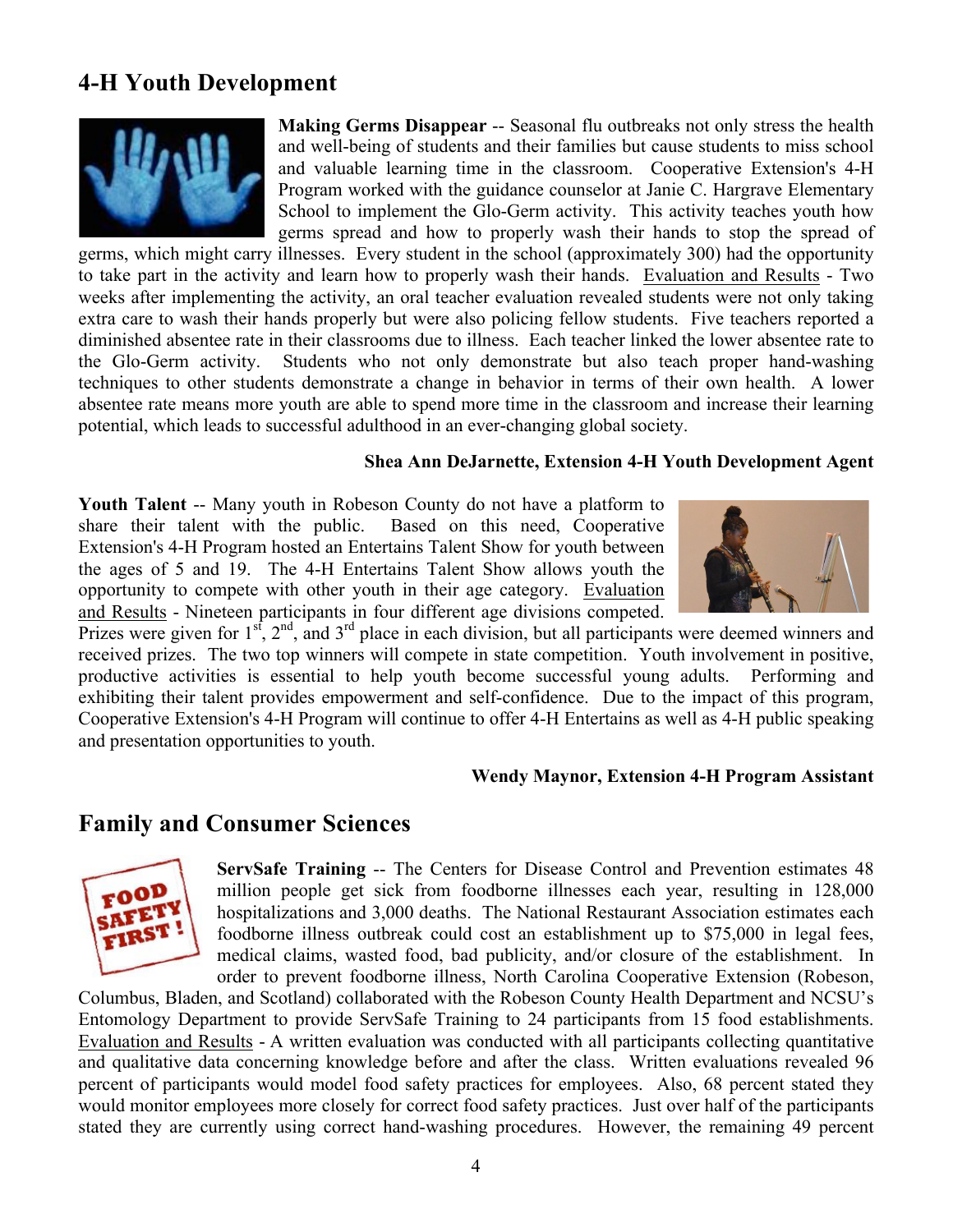reported they gained enough knowledge to begin washing their hands correctly. Over 78 percent of respondents stated they are now confident in their ability to identify foodborne illnesses. This increase in food safety practices/knowledge directly impacts their ability to provide safe food to their customers. This training has potentially saved Robeson County \$1,125,000 in costs associated with foodborne illnesses. Based on these results, the ServSafe Food Safety Managers' Course will continue to be provided in Robeson County.

## **Janice Fields, Extension Family and Consumer Sciences Agent**

**Child Care Provider Trainings for Head Start** -- Each year, North Carolina requires Child Care Professionals to attend educational certification training. Workshops are created around nine specific program topics and must be taught by approved instructors/agencies. Each employed provider must maintain certification in order to care for children from birth to school age. Cooperative Extension partners with Four-County Head Start and Lumber River Development Association (LRDA)



to provide training. In the 2013-2014 school year, 57 childcare Head Start professionals received training. Evaluation and Results - Written surveys were collected following the sessions. The information received provided feedback from participants related to what they learned and suggestions for future educational needs in the area. Survey results reported 87 percent of those attending increased knowledge in areas related to providing quality care to children. In addition, 100 percent of participants indicated they would use at least one of the newly learned strategies in their classroom. Cooperative Extension will continue to provide quality childcare trainings for childcare professionals.

## **Christy Strickland, Extension Family and Consumer Sciences Agent**



**Healthy Eating, Physical Activity, and Chronic Disease Risk Reduction** -- According to the 2013 Obesity Data Reference Guide, North Carolina youth ages 5-17 incurred \$107.18 million in medical costs attributed to excess weight. In Robeson County, approximately 33.5 percent of children and adolescents are considered overweight or obese. Based on this need, Cooperative Extension's 4-H Expanded Food and Nutrition Education Program (EFNEP) partnered with the Public Schools of Robeson County to deliver six nutrition classes to 248 kindergarten students. Evaluation and Results - Pre and post evaluations were given to all 248 students. Results of the evaluation revealed the following: 98 percent of the students increased

their knowledge of human nutrition, 92 percent increased their variety of foods in daily diet, and 87 percent increased daily physical activity. Good eating habits and adequate exercise can decrease medical costs and the risk of chronic illness attributed to obesity.

## **Tamika McLean, Extension 4-H EFNEP Assistant**

**Moving in the Right Direction** -- Statistics have shown North Carolina has the ninth highest diabetes rate in the country (1 in 10 state residents have been diagnosed with diabetes). Diabetes also contributes to other health issues as well as death. Healthy People's 2020 goal is to "reduce the disease and economic burden of diabetes and improve the quality of life for all persons who have or are at risk."



Studies show improving and controlling diabetes is possible through dietary habits and physical activity. Based on this need, Cooperative Extension responded to this issue through their Expanded Food and Nutrition Education Program (EFNEP) for adults. In Robeson County, 120 participants have been offered basic nutrition and physical activity classes. Also, the educational classes focus on eating healthier carbohydrates (fruits, vegetables, whole grains, beans, peas, low-fat dairy products) in the right portion